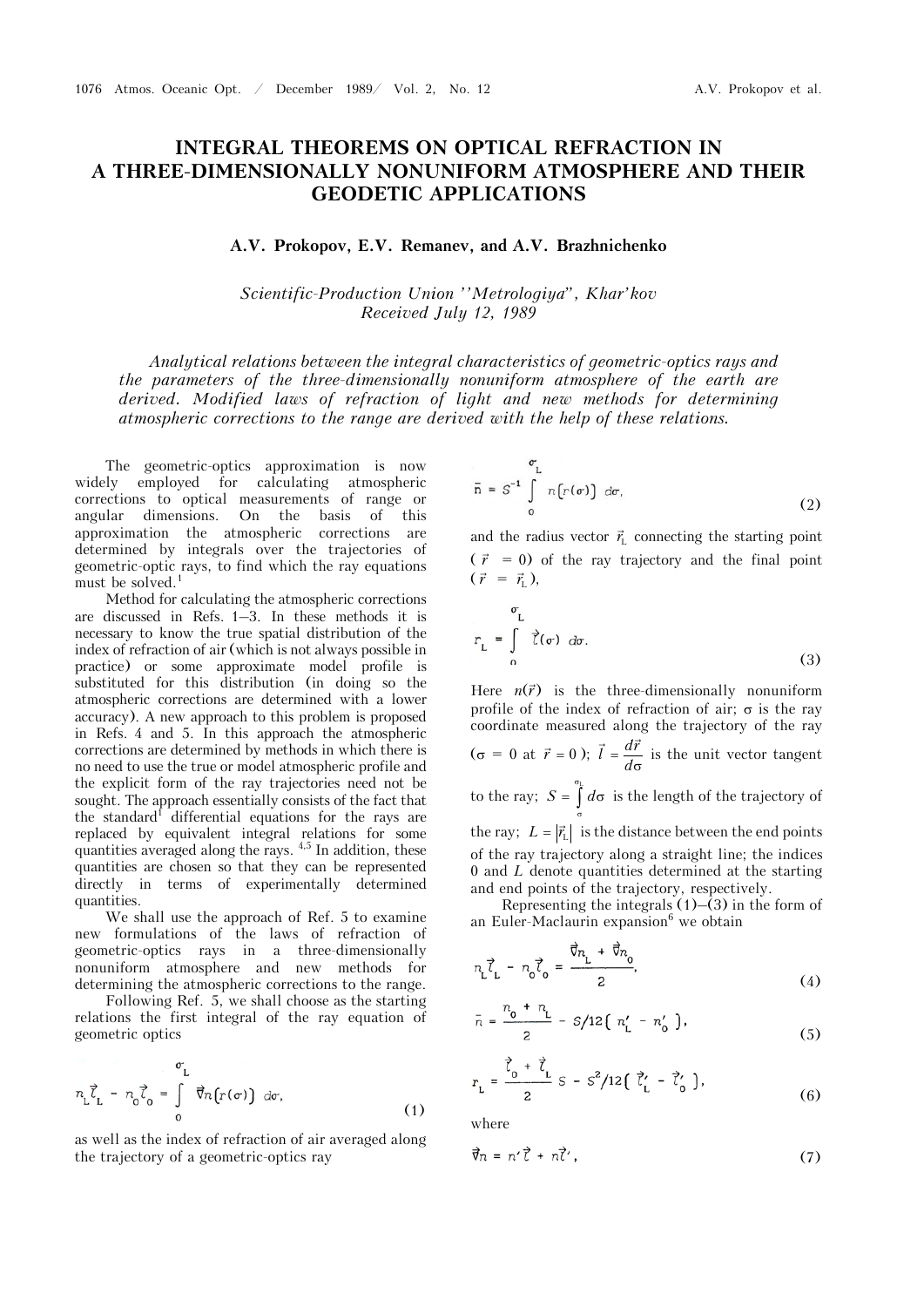the notation  $n' = \frac{dn}{d\sigma'}$ ,  $\vec{l}' = \frac{d\vec{l}}{d\sigma}$  was introduced, and the terms were proportional to  $\frac{a}{d\sigma}$  $rac{d^3\vec{n}}{d\sigma^3}$ ,  $rac{d^3}{d\sigma^3}$  $rac{d^3l}{d\sigma^3}$ , and

derivatives of higher order were dropped.<sup>5</sup>

We shall study several specific examples of the application of the equations of geometric optics for the ray-averaged quantities  $(4)$ – $(7)$ .

1. We shall derive Snell's law of refraction for a plane-layered medium. Let the properties of the medium prane-rayered medium. Let the properties of the medium<br>vary in the direction  $\vec{n}$ . Then  $\vec{\nabla} n_L + \vec{\nabla} n_0 = g\vec{h}$  and formula (4) can be represented in the form

$$
n_{\mathsf{L}}\vec{\mathsf{L}}_{\mathsf{L}} + n_{\mathsf{O}}\vec{\mathsf{C}}_{\mathsf{O}} = \frac{\mathscr{E}^{\mathsf{S}}}{2}\vec{\mathsf{R}}.\tag{8}
$$

Multiplying Eq. (8) alternately by  $\vec{h}$  and  $\vec{l}_L$  and eliminating *gS*/2 from the equations obtained we arrive at the relation

$$
n_{\rm L} - n_{\rm g} \cos(\alpha_{\rm g} + \alpha_{\rm L}) = [n_{\rm L} \cos z_{\rm vt} - n_{\rm g} \cos z_{\rm yo}] \cos z_{\rm vt}
$$

where

$$
\cos(\alpha_0 + \alpha_L) = (\vec{l}_0 \vec{l}_L); \quad \cos z_{\text{V0}} = (\vec{hl}_0); \quad \cos z_{\text{VL}} = (\vec{hl}_L);
$$

 $\alpha_0$  and  $\alpha_L$  are the angles of refraction; and,  $z_{\rm v0}$  and  $z_{\rm vL}$ are the visible, refraction-distorted, zenith angles.

Since  $\alpha_0$  +  $\alpha_L$  =  $z_{vL}$  –  $z_{v0}$  we have

$$
n_0 \sin z_{\nu 0} = n_L \sin z_{\nu L} \quad (9)
$$

the well-known law of refraction for a plane-layered medium. Analysis shows that with the help of Eqs.  $(4)$ – $(7)$  it is not difficult to extend the law of refraction to the case of a three-dimensionally nonuniform medium (one mathematical formulation of such a generalized law will be presented below when we examine the refraction correction to the range).

2. We shall now modify the Laplace-Oriani theorem for the case of a three-dimensionally nonuniform medium. For the conditions under which

this theorem is true  $(\vec{l}_L = \frac{\vec{r}_L}{L}, n_L = 1 \text{ and } \vec{\nabla} n_L = 0)$ the formula (4) assumes the form

$$
\frac{r_{\rm L}}{L} - n_0 \vec{\zeta}_0 = \frac{\vec{\nabla} n_0}{2} \,\mathcal{S}.\tag{10}
$$

Multiplying Eq. (10) alternating by  $\overline{a}$  $l_0$  and  $\overline{a}$ *h*0 (  $\overline{a}$  $h_0$ points toward the zenith at the starting point of the trajectory) we obtain

$$
\cos\alpha_0 - n_0 = \frac{\mathcal{E}_{\mathbf{v0}} \cos z_{\mathbf{v0}} + \mathcal{E}_{\mathbf{g0}} \sin z_{\mathbf{v0}}}{2} \cdot S,
$$
\n(11)

$$
\cos z_{t} - n_{0} \cos z_{\nu 0} = \frac{g_{\nu 0} S}{2}, \qquad (12)
$$

where  $z_t$  is the true zenith angle at the point of observation;  $g_{v0}$  is the projection of  $\vec{\nabla}$  $n_0$  on  $\frac{1}{1}$  $h_0$ ; and,  $g_{h0}$  is the horizontal projection of  $\vec{\nabla}$  $n_0$  (the projection on the axis perpendicular to  $\overline{a}$  $h_0$  and lying in a plane passing through the vectors  $\overline{a}$  $h_0$  and  $\overline{a}$  $l_0$ ).

Dropping further the index 0 and using the fact that

$$
\cos \alpha_{\rm lat} = \frac{\cos \alpha - \cos z_{\rm v} \cos z_{\rm t}}{\sin z_{\rm t} \cdot \sin z_{\rm v}}
$$

 $\mathbf c$ 

where  $\alpha_{\text{lat}}$  is the angle of lateral refraction, we obtain from Eqs. (11) and (12)

$$
\left| \frac{\cos \alpha \cdot \cos z - \cos z_{1a} \cdot \sin z - \sin \alpha}{\cos^2 \alpha_{1a} \cdot \sin^2 z + \cos^2 z} \right|_1 - \sin^2 z - \frac{\sin^2 \alpha_{1a}}{\sin^2 \alpha} - n_0 \cos z - n_0 \cos z \right|
$$
 (13)

Equation (13) relates the angle of refraction  $\alpha$ with the visible zenith angle  $z<sub>v</sub>$ , the angle of lateral refraction  $\alpha_{\text{lat}}$ , the index of refraction  $n_0$ , and the vertical and horizontal gradients of the index of refraction at the point of observation, and it extends the Laplace-Oriani theorem to the case of a three-dimensionally nonuniform medium. In the case of lateral refraction  $\alpha_{lat} = 0$  we obtain from Eq. (13)

$$
\sin z_{\mathbf{v}} - \frac{\mathcal{E}_{\mathbf{h}}}{\mathcal{E}_{\mathbf{v}}} \cos z_{\mathbf{v}}
$$
  

$$
\alpha = (n_{0} - 1) \cdot \frac{\mathcal{E}_{\mathbf{h}}}{\cos z_{\mathbf{v}}} + \frac{\mathcal{E}_{\mathbf{h}}}{\mathcal{E}_{\mathbf{v}}} \sin z_{\mathbf{v}}
$$
 (14)

whence, if the condition  $g_h \leq g_v$  is satisfied, it follows that

$$
\alpha = (n_0 - 1) \cdot \text{tgz}_{\mathbf{v}} - (n_0 - 1) \cdot \left[ 1 + \text{tg}^2 z_{\mathbf{v}} \right] \frac{\mathcal{E}_{\mathbf{h}}}{\mathcal{E}_{\mathbf{v}}}.
$$
 (15)

The first term in Eq.  $(15)$  gives the well-known<sup>2</sup> relation of the Laplace-Oriani theorem for a plane-layered medium, while the second term describes the change introduced by the horizontal nonuniformity in the refraction.2

3. The relation between *L* and *S* in a three-dimensionally nonuniform medium and the relation for the atmospheric correction  $\delta L = S - L$ , taking into account the refraction-induced curvature of the ray, can be derived with the help of Eqs.  $(4)$ – $(7)$ :

$$
\begin{aligned} &\left(r_{\rm L}\vec{\zeta}_{\rm L}\right)\ n_{\rm o} + \left(r_{\rm L}\vec{\zeta}_{\rm o}\right)\ n_{\rm L} = \frac{S}{6}\left(n_{\rm L} + \vec{n}_{\rm o}\right) + \\ &+ \frac{5S}{6}\left(n_{\rm L} + \vec{n}_{\rm o}\right)\cdot\left(\vec{\zeta}_{\rm L}\vec{\zeta}_{\rm o}\right) + \vec{n}S\left[1 - \left(\vec{\zeta}_{\rm L}\vec{\zeta}_{\rm o}\right)\right], \end{aligned} \tag{16}
$$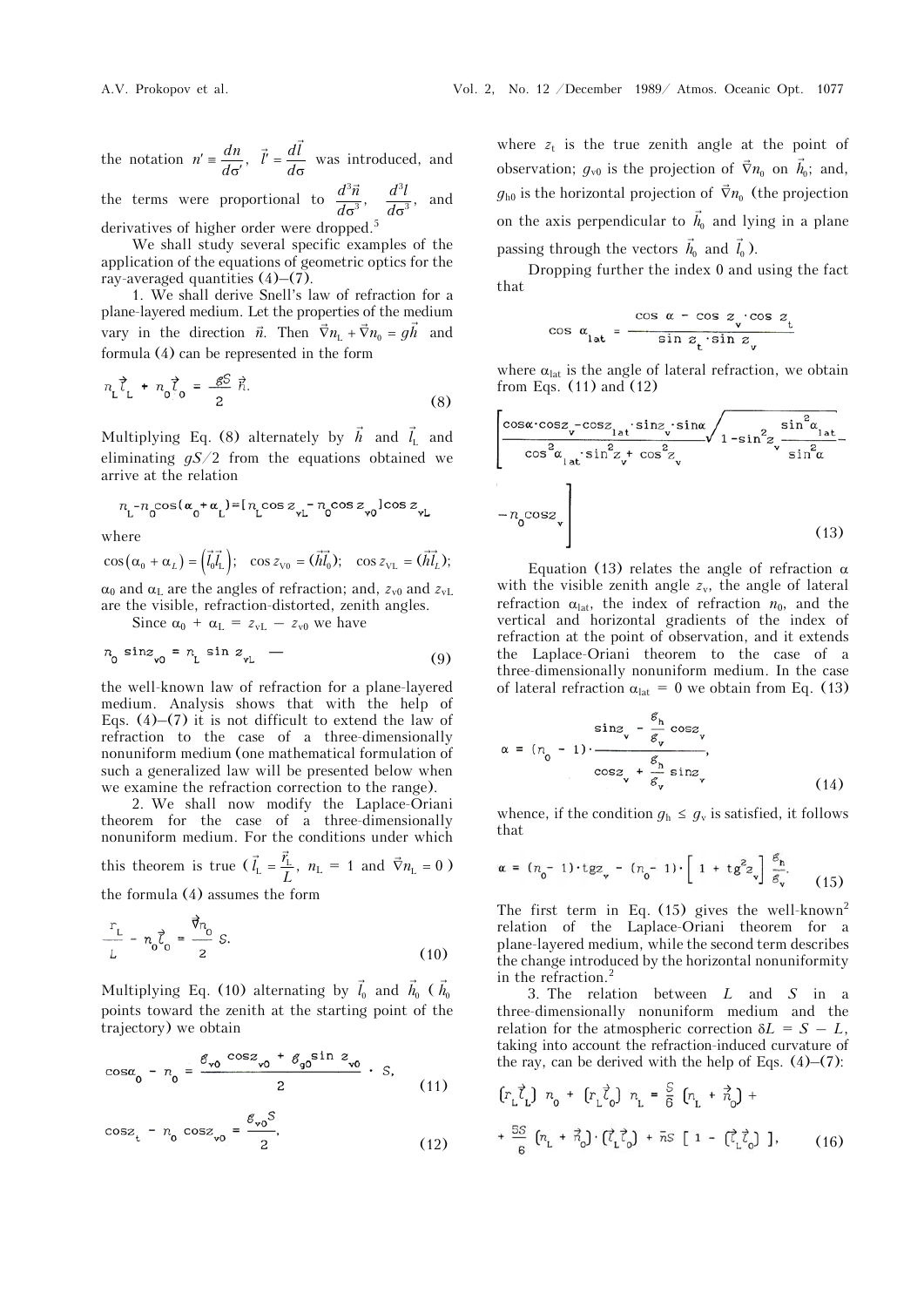$$
\delta L = S \left\{ 1 - \frac{\left[1 + S\left(\vec{\zeta}_0 \vec{\zeta}_L\right)\right] + 6 \bar{n} \left[1 - \left(\vec{\zeta}_0 \vec{\zeta}_L\right)\right]}{6 \left[n_0 \cos \alpha_L + n_L \cos \alpha_0\right]} \left(n_0 + n_L\right) \right\} \tag{17}
$$

where  $\bar{n}$  is given by the formula (5).

We note that the formula (17) follows from the relation (16), which describes the change in the direction of the ray as it propagates between the points  $\vec{r}$  = 0 and  $\vec{r}$  =  $\vec{r_1}$ , and it is the law of refraction of a three-dimensionally nonuniform medium.

To determine the correction *L* which the help of Eq. (17) there is no need to know the profile of the index of refraction on the measurement path and it is not necessary to use any a priori atmospheric models. All quantities appearing in Eq. (17) can be determined by performing measurements at the end points of the path.

4. We shall now study the relation for the index of refraction of air averaged along the ray trajectory (5). The quantity *n* takes into account the fact that the velocity of propagation of an optical signal in the atmosphere differs from the velocity of light in a vacuum and it is the main correction accounting for the effect of the earth's atmosphere on the accuracy of range measurements.<sup>3</sup> Extending the formula  $(5)$ to the case in which the values of the index of refraction not only at the end points  $(n_0, n_\text{L})$  but also at a series of intermediate points of the path (*ni*,  $i = 1, 2, ...$ ) are employed in the Euler-Maclaurin expansion, we obtain<sup>6,8</sup>

$$
\bar{n} = n_{\rm p} - \frac{S}{12N^2} \cdot \left[ \left[ \vec{\zeta}_{\rm L} \vec{\nabla} n_{\rm L} \right] - \left[ \vec{\zeta}_{\rm o} \vec{\nabla} n_{\rm o} \right] \right], \tag{18}
$$

where

$$
n_{\rm p} = \frac{1}{N} \left[ \frac{n_{\rm o} + n_{\rm L}}{2} + \sum_{i=1}^{N-1} n_{i} \right],
$$
 (19)

$$
\left(\overrightarrow{\zeta}\overrightarrow{\eta}_{n}\right) = g_{\mathbf{v}} \cdot \cos z_{\mathbf{v}} + g_{\mathbf{h}} \cdot \sin z_{\mathbf{v}}.
$$
 (20)

where  $n_p$  is the result of the point approximation of the mean integral index of refraction by the trapezoidal method;  $N - 1$  is the number of intermediate points along the path at which measurements of  $n_1$  are performed;  $g_v$  and  $g_h$  are the vertical and horizontal components of  $\nabla n$ ; and,  $z_v$  is the visible zenith angle.

For  $N = 1$  the formula (18) reduces to the case when all quantities are determined only at the end points of the path. The obtained relations, which are valid for an arbitrary three-dimensionally nonuniform atmosphere, extend the result of Refs. 9 and 10, which was obtained based on simplified atmospheric models.

To study the possible accuracy of the proposed method for determining  $\bar{n}$  we performed a numerical experiment, in which real profiles  $n(\vec{r})$ , obtained under natural conditions for a path 1 km long, were employed.<sup>11</sup>



*FIG. 1. The error made in determining the index of refraction of air using the formulas (18) (solid line)* and (19) (broken line)  $|\Delta n| = \delta \cdot 10^{-6}$  as a *function of the number of partitions of the region of integration.*

To perform the numerical experiment the exact value of  $\bar{n}$  was calculated on a computer using available profiles  $n(r)$  and the formula (2); for these profiles  $\bar{n}$  was also determined using the formula (18). The difference between these two quantities determines the error  $\nabla \overline{n}$  made in determining the index of refraction using the formula (18). Figure 1 shows the absolute magnitude of this difference (solid line) as a function of the number of points on the path at which the local measurements of the index of refraction are performed. The figure also shows the magnitude of the error made in determining *n* by the traditional trapezoidal method (broken line). One can see that the method under study makes it possible to reduce under given conditions the error in determining the path-averaged index of refraction of air to 1.5  $\cdot$  10<sup>-7</sup> with  $\bar{N} = 1$ , and for  $N \ge 2$  this error can be made to be much less than  $10^{-7}$ .

The main results of this work were reported at the All-Union Symposium on the Propagation of Laser Radiation in the Atmosphere (Yakutsk, 1989).

## **REFERENCES**

1. I.A. Kravtsov, Z.I. Feizullin, and A.G. Vinogradov, *The Propagation of Radio Waves Through the Earth's Atmosphere* (Radio i Svyaz', Moscow, 1987).

2. A.V. Alekseev, M.V. Kabanov, I.F. Kushtin, and N.F. Nelyubin, *Optical Refraction in the Earth's Atmosphere (Slanted Paths)* (Nauka, Novosibirsk, 1983).

3. A.M. Andrusenko, et al., *The Methods and Means for Precise Laser Ranging* (Standards Press, Moscow 1987).

4. A.V. Prokopov, Pis'ma Zh. Tekh. Fiz., **11**, No. 24, 1526 (1985).